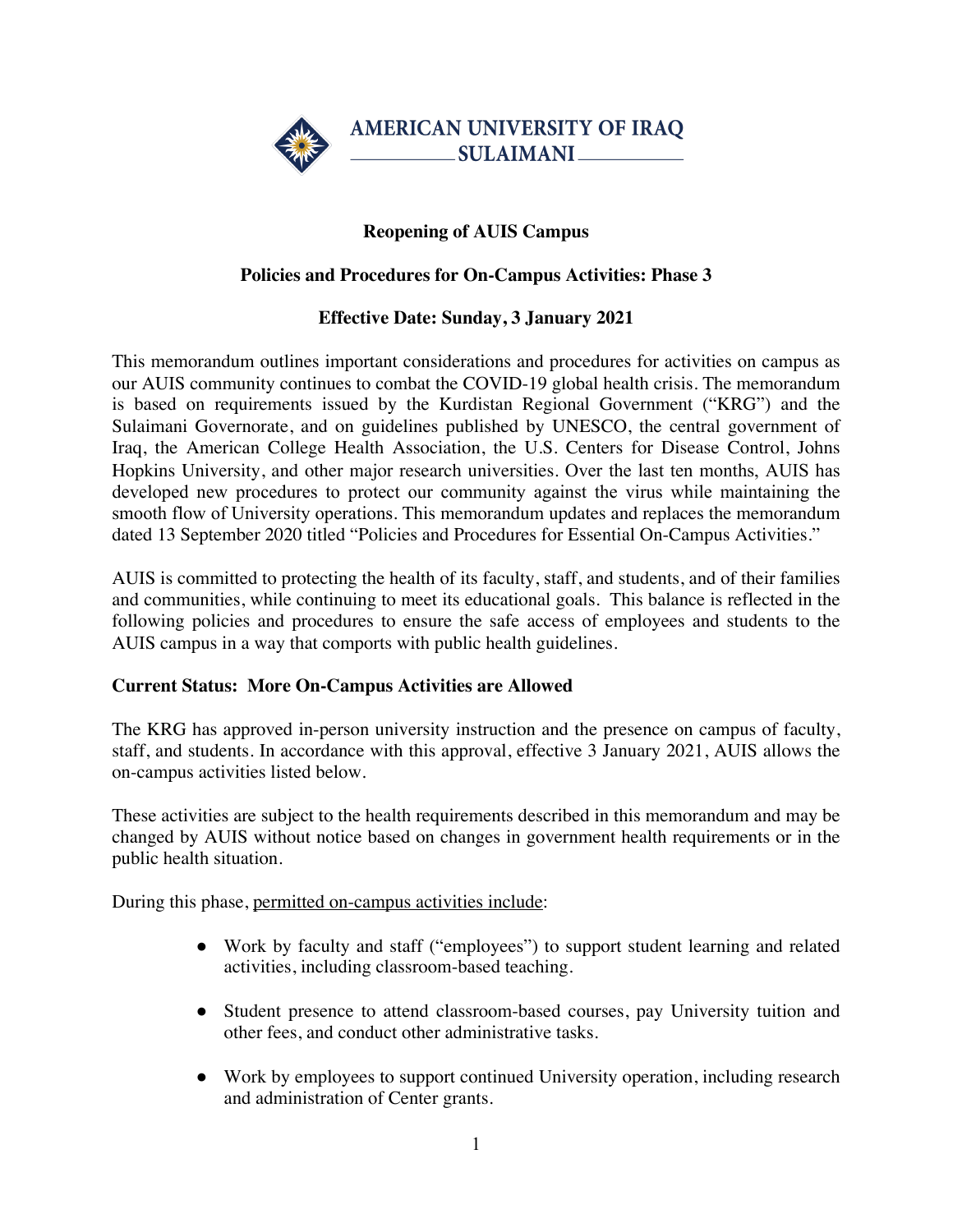● Meetings with approved visitors that are impractical to conduct online.

**Employees, students, and visitors will receive a temperature test before they are admitted on campus, and while on campus are required to:**

- o **Wear a face mask,**
- o **Maintain social distancing,**
- o **Wash hands and use hand sanitizer as necessary, and**
- o **Follow other procedures as set forth herein.**

#### **General Policies and Procedures**

- Who can come, when, and where. The AUIS campus will be open to AUIS employees, students and approved visitors. Hours of operation will be limited and will be posted. At present, only the Front Gate may be used for entry and exit. The Bakrajo Gate is closed.
- Employee check-in and check-out. Employees on campus should continue to follow standard "clock in and out" procedures using their ID cards.
- Transportation.
	- o Taxis, and cars without University parking permits, are not allowed on campus.
	- o The Pak City shuttle will operate with revised procedures that include limited occupancy, passenger use only of designated seats, use of facemasks, and temperature testing before admission to the vehicle. The shuttle schedule will be posted by FMD.
- Social distancing. All individuals should maintain at least **two (2) meters of distance** from each other at all times when on campus. Avoid physical contact such as handshakes and hugging. Follow social distancing instructions on building signs and floor markers. When documents or other items must be reviewed or transferred, one party should step back from the document as the other party approaches it.
- Masks. While on campus, whether indoors or outside buildings, **employees, students, and visitors must wear a medical mask at all times indoors or in the presence of others**. Remember, though, that a facemask is required in addition to social distancing, and not as a substitute.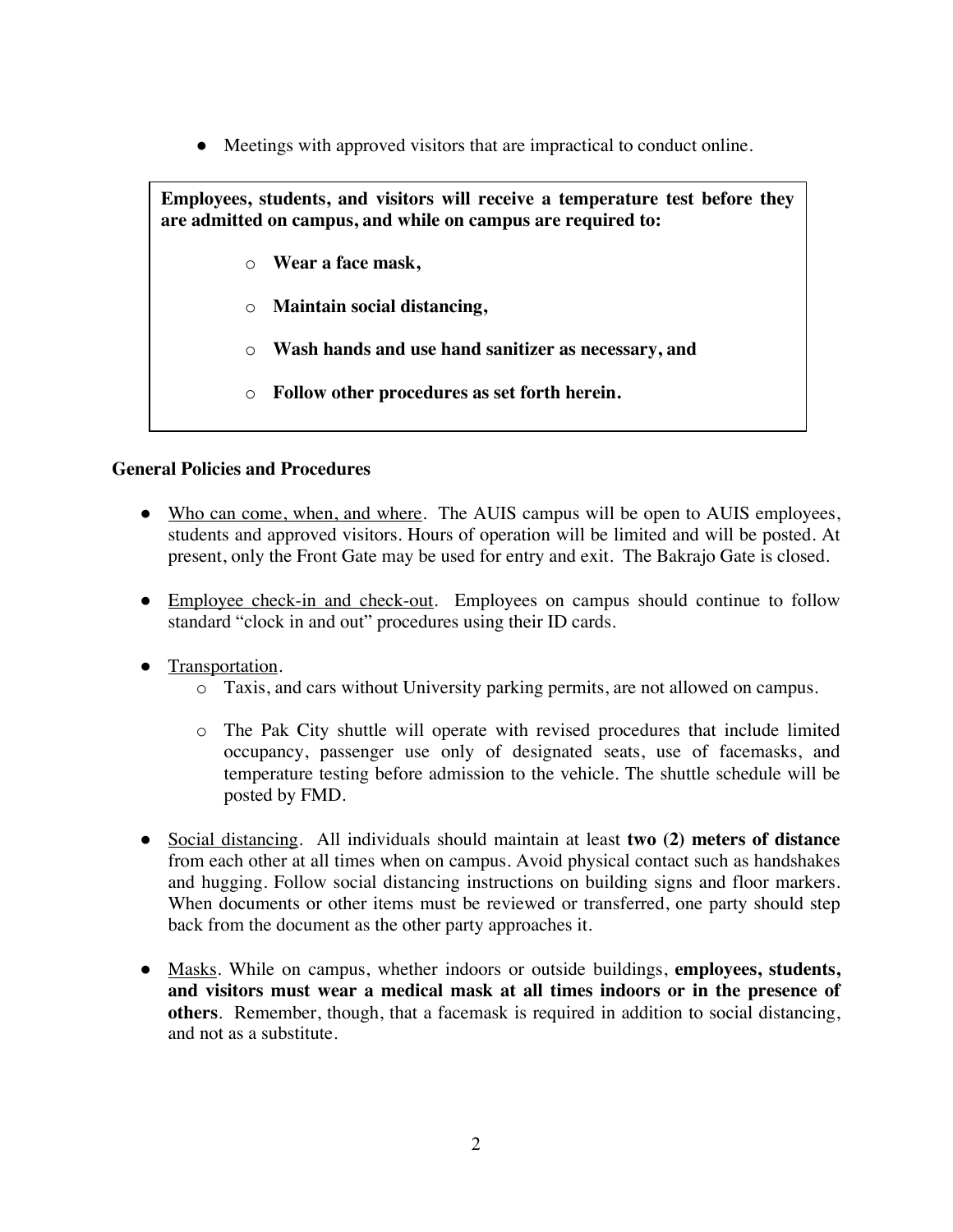- o Approved face coverings include cloth masks (homemade sewn, quick cut, bandana), and surgical masks. Faculty may wear face shields in classrooms, but face shields are otherwise unacceptable substitutes for facemasks.
- o AUIS will provide disposable facemasks to all employees, students, and visitors who forget to bring their own masks to campus. A fee may be required for AUIS masks.
	- Ensure the face covering fits properly over your nose and under your chin.
	- Do not share your face coverings.
	- Do not use face coverings for more than one day at a time.
	- Wash cloth face coverings with regular laundry detergent before the first use and after each use.
	- Replace face coverings immediately if they become soiled, damaged (e.g., ripped, punctured) or visibly contaminated.
- Hygiene. All employees, students and visitors are asked to:
	- o Avoid touching your eyes, nose, and mouth.
	- o Wash hands frequently with soap and hot water for at least 20 seconds. When washing hands is not practicable, use alcohol-based hand sanitizer.
	- o Cover your mouth and nose if you must cough or sneeze.
	- o Open room windows when outside weather allows. The University's modern HVAC system uses a high proportion of fresh air.
- Campus Spaces. Occupancy will be restricted in many campus spaces. Where applicable, signs will be posted outside rooms indicating the maximum occupancy.
- Meetings. In-person meetings on campus should be avoided when possible, and replaced with meetings by phone or Zoom. All meetings between faculty and students, for example during office hours, should take place over Zoom. If an in-person meeting is necessary, the number of attendees should be minimized and all social distancing, facemask, seating, and other health requirements must be strictly observed.
- And again, social distancing. At present, the most effective way to significantly reduce the risk of COVID-19 transmission is to reduce the number and extent of our physical interactions with each other. Returning to campus in this phase is not a return to our past ways of working on campus. **Unless necessary or as this policy explicitly allows, interact electronically (e.g., phone, Zoom) rather than in person.**
- Please follow these rules! Employees and students are required to follow these health guidelines. A failure to do so may result in being refused entry to or dismissal from campus.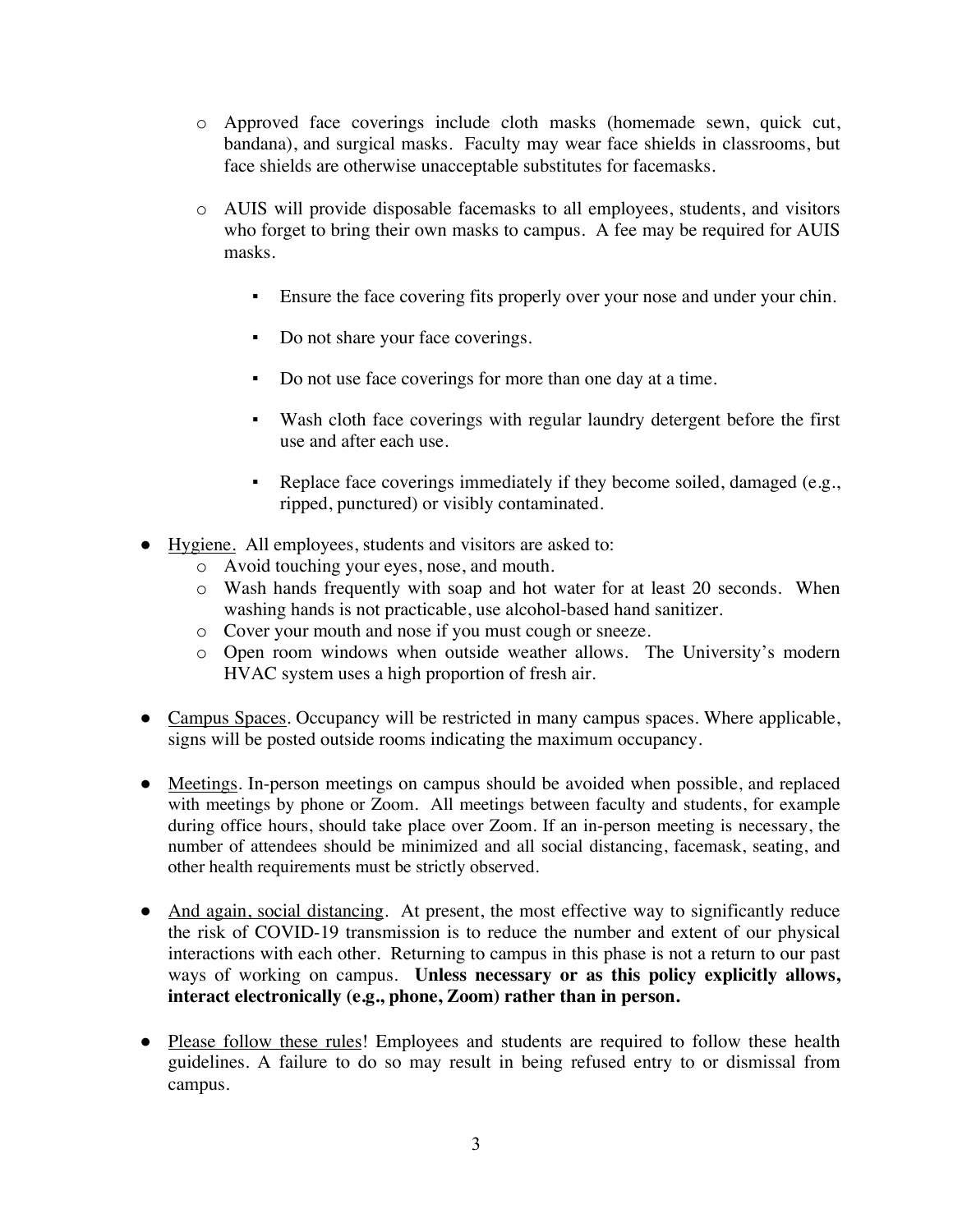#### **Additional Procedures for Academic Classes**

All courses will likely be taught part-time (on average, approximately 50%) by faculty in campus classrooms, with the remainder of classes taught online. All classes will likely be recorded to offer online instruction for students who cannot, or who do not wish to, attend classes in person. Students will only be permitted in classrooms if they are following all required safety procedures.

1. Classrooms. The room size along with our social distancing will determine how many students are allowed in each classroom. When applicable, students will be grouped in groups of four or fewer to conduct a given experiment or exercise. The layouts of many classrooms will be altered to ensure the required two (2) meters of distance between each person, including the instructor.

Chairs and layout for each classroom will be determined before the term begins. A sign will be placed in each classroom indicating the number of people allowed. Additional chairs are not allowed to be brought into a classroom, nor may chairs or desks be moved.

- 2. Laboratories. In laboratory classes, all students must wear a white lab coat and gloves. Instructors and teaching assistants will wear white lab coats, facial shields or masks, and gloves. In "wet" laboratories, soap and hand detergents will be available.
- 3. Duration of Stay on Campus. Students participating in classes on campus will need to follow the published schedule, and to remain on campus only as long as required by classes or other approved activities.

#### **Common Areas**

Common areas such as hallways, elevators, stairwells, lounges, and offices will have signs to assist people in socially distancing. Signs in stairwells, hallways, rooms, entrances/exits may indicate the direction of travel. In common areas such as lounge spaces or dining halls, no furniture should be moved. The AUIS Gym will remain closed.

#### **Clubs and Extracurricular Activities**

All student club meetings and other student gatherings must be pre-approved by the Department of Student Services. All student activities on campus are subject to the policies described in this document.

#### **Elevators**

Observe capacity limits posed outside each elevator. Do not touch elevator buttons directly; use an object (pen) or piece of clothing to press the buttons. Because elevator space is limited, please allow yourself extra time when moving between classes and meetings.